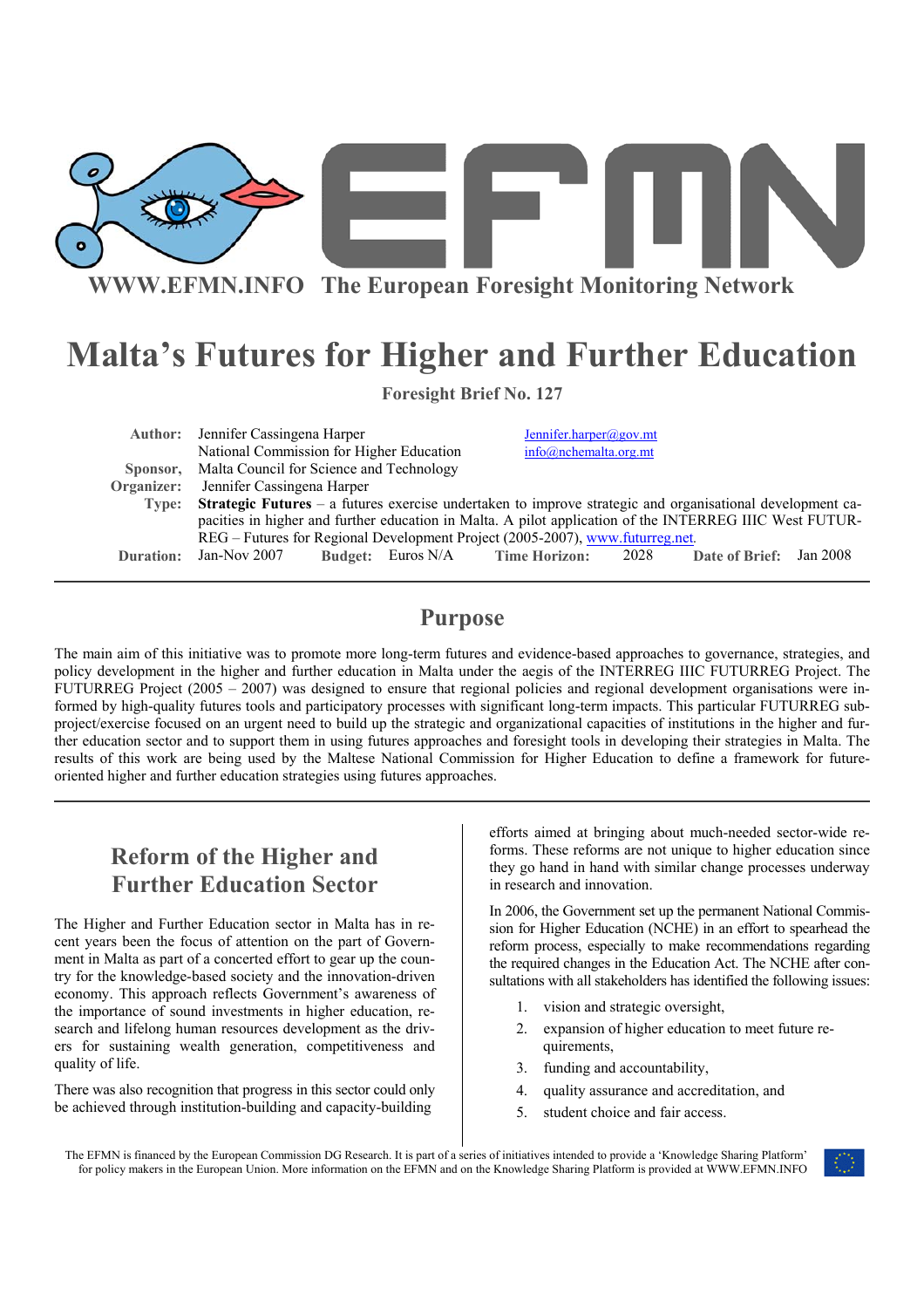In this context, the NCHE identified a clear need to strengthen the strategic capacities of key organisations within the higher and further education sector to ensure an effective input on their part both to the national strategic plan for the sector and in developing their own long-term strategies. The NCHE was quick to recognise the importance and value of futures ap-

# **Encouraging Students and Creating a Shared Vision**

In July 2007, the NCHE through support provided through the MCST Futurreg project embarked on an exercise aimed at promoting more long-term futures and evidence-based approaches to policy and governance in the higher education sector in Malta.

The main objectives of the exercise were:

- to promote more long-term futures and evidence-based approaches to governance, strategies, and policy development in the higher and further education in Malta;
- to support institutions in the higher and further education sector in using futures approaches and foresight tools in developing their strategies;
- to encourage students to play a more proactive role in the higher and further education strategy process through enhanced awareness and use of futures approaches;

proaches in addressing this concern and in ensuring the development of a more coherent and robust national strategy. This led to the development of a strong collaboration in 2007 between NCHE and the Malta Council for Science and Technology (MCST) through the Interreg 3C Futurreg project to introduce the use of futures approaches in the sector.

- to create a shared understanding of emerging trends and drivers of science-society and science popularisation futures;
- to share inter-regional experiences on futures methods and approaches for tackling future and emerging sciencesociety challenges, namely gender, privatisation, and lifelong learning;
- to define a framework for future-oriented higher and further education and science popularisation strategies using futures approaches.

To kick-start this initiative, a training event for the development of futures skills in policy was organized at the end of July for key stakeholders in the higher education sector. Those responsible for strategic policy development within higher and further education organisations were particularly targeted as it was expected that this training would benefit the development of the organisations' long-term strategic plans. As a result of the feedback from this event, three key groups of stakeholders were identified for follow-up action, namely educational institutions in Gozo (the sister island), the vocational college (Malta College for Arts, Science and Technology) and student bodies.

# **Adapting Futures Approaches to the Higher Education Sector**

The futures approaches used in this exercise were adapted to the needs and understandings of the different stakeholder groups. Three one-day futures workshops were organised for each stakeholder group: Gozo, MCAST and students. All three workshops adopted a broadly similar approach of creating a shared awareness and understanding of emerging trends and drivers of change and their implications for the sector. The Gozo and MCAST workshops followed scenario-building approaches and produced superlative sentences describing the organisation's achievements by 2028. The student workshop focused on the development of a mini-vision for the higher education sector. The following stepped approach was used in the three workshops organised:

**Warm-up: time-line for Gozo & GPSS 1977-2007** 

Goal: to heighten awareness of past change and past watersheds/ transformations

| Reversing the negative                          | Goal: to move from worries to transfor-<br>mative goals.                                                                                                     |
|-------------------------------------------------|--------------------------------------------------------------------------------------------------------------------------------------------------------------|
| <b>Emerging issues of change</b>                | Goal: to heighten awareness of on-coming<br>change.                                                                                                          |
| <b>Briefing on</b><br>emerging issues           | Goal: to increase awareness of emerg-<br>ing changes and implications.                                                                                       |
| Stakeholder/potential<br>partner identification | Goal: to identify network of support for<br>positive change.                                                                                                 |
| <b>Sentence completion</b>                      | Goal: to define concrete goals for trans-<br>formative change.                                                                                               |
| <b>Strategy working groups</b>                  | Goal: to draft initial strategies for posi-<br>tive change.                                                                                                  |
| <b>Reviewing strategies</b>                     | Goal: to share brainstormed strategies,<br>add more concrete details, understand<br>how the strategies might work in concert.                                |
| <b>Creating change</b>                          | Goals: to add more concrete details,<br>resources, and allies to each strategy; to<br>create a list of possible next steps; to<br>commit to creating change. |
| Debrief, next steps, close                      | Goals: to identify biggest opportunities<br>within grasp, hazards to avoid and de-<br>sired next steps.                                                      |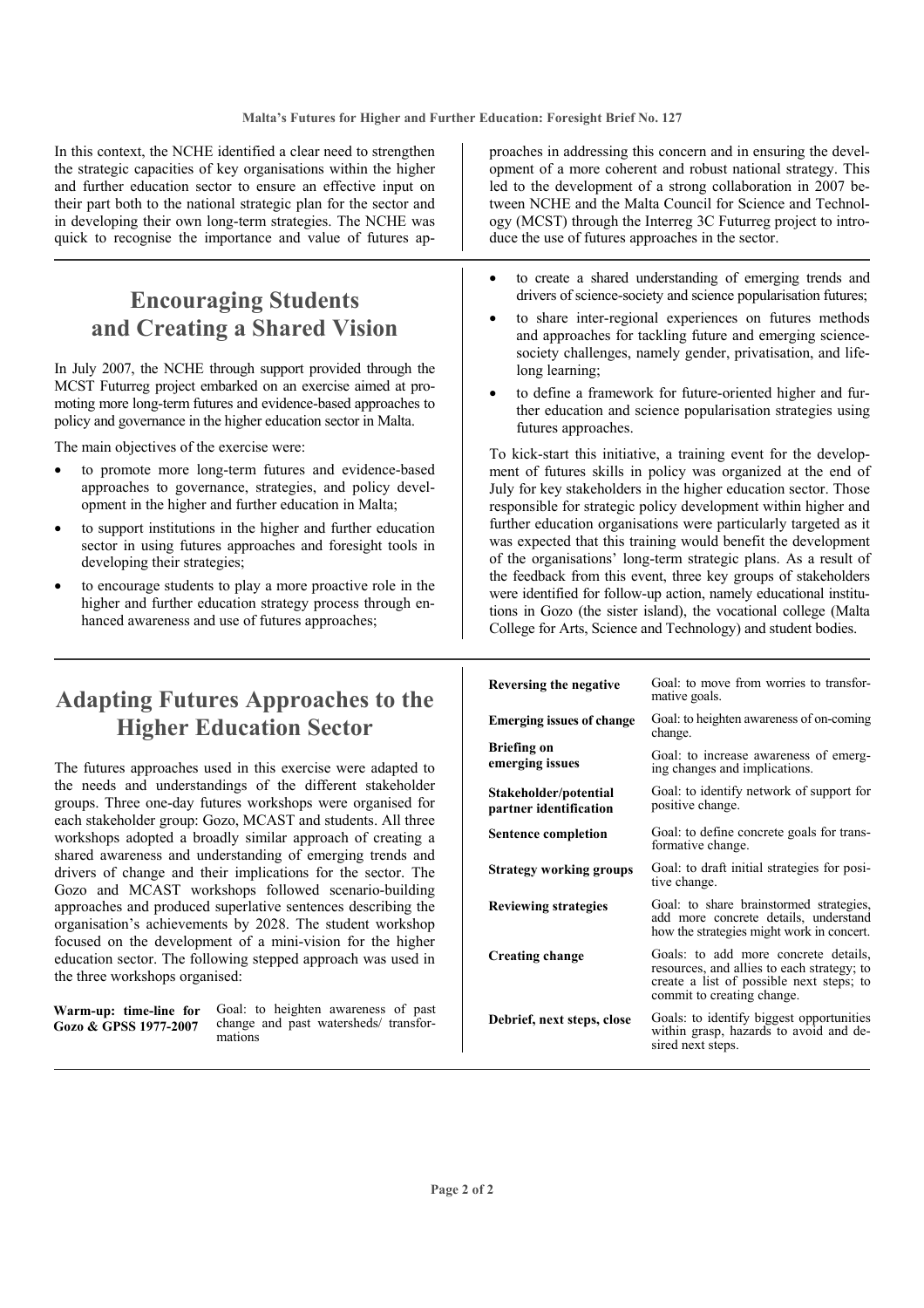# **Visions of Superlatives in Higher Education**

The main findings of each workshop are presented below and these take the form of success scenarios or visions for the organisation and sector.

### **Giovanni Curmi Higher Secondary School Gozo – Strategic Foresight Workshop**

### *Exercise: 'Superlatives' Sentence Completion*

In 2028, GOZO POST-SECONDARY is a futuristic school because all the staff are intrinsically motivated and work together to provide a service of excellence and a climate of collegiality. Because of this, students are happy to be part of this Centre. In 2028, GOZO POST-SECONDARY is historic among all other schools, because

- we will be considered the major educational institution as regards proactive change in Malta, and
- it will be a state-of-the-art institution.

In 2028, the school was the first school to introduce entrepreneurship and collaborate with private entities offering employment and training using EU funds. The school is truly great among all other schools, because

- it is a school that caters for various disciplines, and
- it has a great past from which it has learned to project itself into the future.

In 2028, GOZO POST-SECONDARY is a leader among all other schools, because

- all its teachers are themselves convinced learners,
- all its teachers are themselves catalysts of change, and
- it will be the key institution leading to further education and life-long education.

### **MCAST – Strategic Foresight Workshop**

#### *Exercise: 'Superlatives' Sentence Completion*

In 2028, MCAST produced a breakthrough when it inaugurated its state-of-the-art campus catering for new frontier areas of vocational expertise. In 2028, MCAST is a futuristic school, because

it has several institutes abroad and an international student profile.

MCAST is historic among all other schools, because

- it will self-fund all its educational programs and related resources, and
- it was the first school to offer a chance to students who were drop outs at secondary education and to offer courses that were totally new to Malta.

MCAST is famous among all other schools because it will be leading in creating career opportunities rather than satisfying existing and emerging industry requirements. In 2028, MCAST was the first school to

- utilise nuclear energy to generate its own technological systems – and in a next step, send a student to Mars!
- And it was the first school to perform the retraining of all of the workforce.

MCAST is special among all other schools because it is the foremost, leading VET College in all Europe due to its responsiveness to many educational, social, and cultural changes, all of which make it a place which students – youngsters and adults – cannot do without. People who in 2028 visit MCAST say, "WOW!" because

- MCAST graduates are reaching excellence while keeping the social intelligence aspect as the core of the curriculum, and
- it is providing to thousands of students the best standards of education and courses relevant to economic needs in a state-of-the-art campus

In 2028, MCAST is truly great among all other schools because it endeavours to cater for the needs of industry and the economy.

### **Student Councils and Organizations – Strategic Foresight Workshop**

The mini-vision developed by students identified the following significant changes required in the higher education sector in Malta.

#### *Introduce more hands-on learning*

- In  $6<sup>th</sup>$  forms and universities, students should be given more time to experience new things, such as hands-on experience, rather than studying and lectures only, because it is the practice and experience that count. More handson experience both for self-development, quality, and employability.
- Change the syllabus by decreasing syllabus content and an increasing voluntary and practical work of what one is studying.
- Bridge the gap between the school bench and future work through a revision of curriculum and on-site/ specific training.
- Teach entrepreneurship in University courses, e.g.: Pharmacy, Law, BA, etc.
- Conduct integrated work placements during university courses.

#### *Introduce alternative education*

• Change the curriculum to include necessary skills that are conducive to character formation and development – so that students will not [merely] accept jobs but CREATE them.